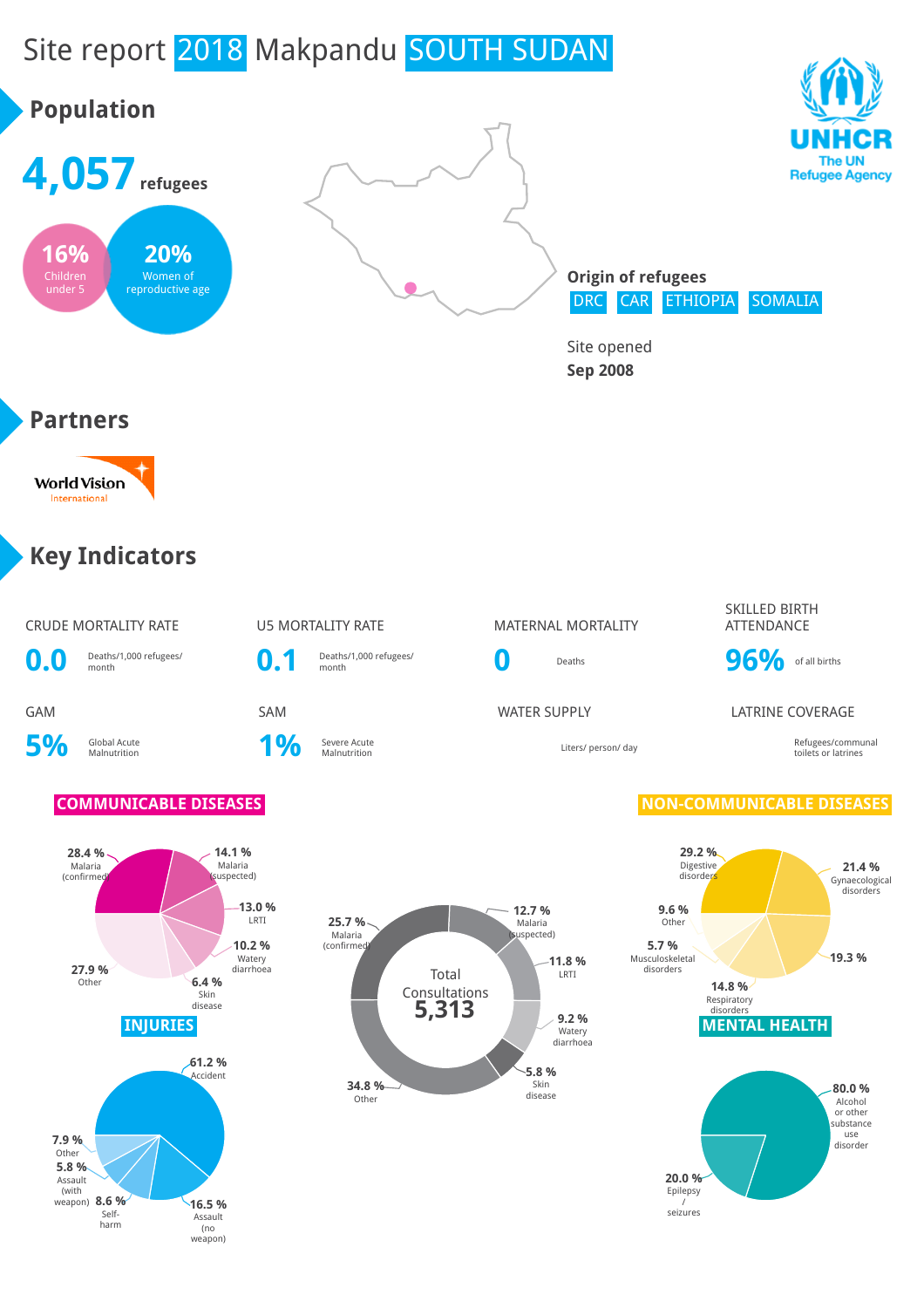## **Public Health**

| <b>HEALTH STAFFING</b>                                      | <b>INDICATOR</b> | <b>STANDARD</b> |           | <b>MORBIDITY</b>                                 | <b>INDICATOR</b> | <b>STANDARD</b> |   |
|-------------------------------------------------------------|------------------|-----------------|-----------|--------------------------------------------------|------------------|-----------------|---|
| Number of medical doctors                                   |                  | 1: 50,000       | $\bullet$ | Incidence of malaria among children under        | 104              |                 |   |
| Number of qualified nurses                                  |                  | $1:$ < 10,000   | $\bullet$ | Incidence of watery diarrhoea among              | 54               |                 |   |
| Number of community health workers                          |                  | 1:1,000         | $\bullet$ | children under 5                                 |                  |                 |   |
| <b>ACCESS AND UTILIZATION</b>                               | <b>INDICATOR</b> | <b>STANDARD</b> |           | Incidence of pneumonia among children<br>under 5 | 54               |                 |   |
| Consultations per trained clinician per day                 | 14               | < 50            | ◎         | Incidence of pneumonia among over 5              | 14               |                 |   |
| Health utilisation rate (new visits / refugee /             | 1.1              | $1 - 4$         | ◙         | Tuberculosis success rate                        |                  | < 90%           |   |
| year)<br>Proportion of host population consultations        | 51%              |                 |           | Were any MDR/X-TB cases diagnosed among<br>PoCs? |                  | <b>No</b>       |   |
| <b>MORTALITY</b>                                            | <b>INDICATOR</b> | <b>STANDARD</b> |           | <b>VACCINATION</b>                               | <b>INDICATOR</b> | <b>STANDARD</b> |   |
| <b>Crude Mortality Rate</b><br>(CMR) (/1000/month)          | 0.0              | < 0.75          | Ø         | Full vaccination coverage                        | 32%              | < 95%           | € |
| <b>Under-five Mortality Rate</b><br>(U5MR) (/1000/month)    | 0.1              | $< 1.5$         | Ø         | Measles vaccination coverage                     | 32%              | < 95%           | Ø |
| <b>Infant Mortality Rate</b><br>(IMR) (/1000 livebirths)    | 9.3              | < 30            | Ø         | Source of vaccination data                       |                  |                 |   |
| <b>Neonatal Mortality Rate</b><br>(NNMR) (/1000 livebirths) | 0                | < 20            | Ø         | IN-PATIENT DEPARTMENT (IPD)                      | <b>INDICATOR</b> | <b>STANDARD</b> |   |
| <b>OUTBREAK ALERT AND RESPONSE</b>                          | <b>INDICATOR</b> | <b>STANDARD</b> |           | Average length of stay (days)                    | 5.6              |                 |   |
| Proportion of outbreaks investigated within 48<br>hours     |                  | 100%            |           | Case fatality rate                               | 0.0              |                 |   |
| Number of outbreaks reported                                | $\bf{0}$         |                 |           | Hospitalisation rate                             | 117.1            | $50 - 150$      |   |

### **Reproductive Health**

| <b>ANTENATAL CARE</b>                                                                     | <b>INDICATOR</b> | <b>STANDARD</b> |              | <b>FAMILY PLANNING</b>                                                      | <b>INDICATOR</b> | <b>STANDARD</b> |                       |
|-------------------------------------------------------------------------------------------|------------------|-----------------|--------------|-----------------------------------------------------------------------------|------------------|-----------------|-----------------------|
| Antenatal care coverage                                                                   | 119%             | > 90%           |              | Contraceptive prevalence rate                                               | 8%               | $\geq 30\%$     | $\boldsymbol{\omega}$ |
| Coverage of antenatal tetanus vaccination                                                 | 119%             | >95%            |              | Source of contraceptive prevalence data                                     |                  |                 |                       |
| <b>DELIVERY CARE</b>                                                                      | <b>INDICATOR</b> | <b>STANDARD</b> |              | SEXUAL AND GENDER-BASED VIOLENCE (SGBV)                                     | <b>INDICATOR</b> | <b>STANDARD</b> |                       |
| Proportion of births attended by skilled<br>personnel                                     | 96%              | $\geq 90\%$     | $\checkmark$ | Total number of reported rapes                                              | 10               |                 |                       |
| Proportion of births conducted by caesarean<br>section                                    | 0%               | $5 - 15%$       | Ø            | Proportion of eligible rape survivors provided<br>with PEP within 72 hours  | 100%             | 100%            |                       |
| Proportion of newborn infants with low birth<br>weight (<2500 gs) (weighed within 72 hrs) | 0%               | < 15%           |              | Proportion of eligible rape survivors provided<br>with ECP within 120 hours | 67%              | 100%            | $\boldsymbol{\Omega}$ |
| Proportion of teenage pregnancies                                                         | 20%              |                 |              | SEXUALLY TRANSMITTED INFECTIONS (STIS)                                      | <b>INDICATOR</b> | <b>STANDARD</b> |                       |
| Still birth rate (/ 1000 total births / month)                                            |                  |                 |              | Number of genital ulcer diseases                                            | 18               |                 |                       |
| Number of maternal deaths                                                                 | $\mathbf{0}$     |                 |              | Number of Pelvic Inflammatory diseases                                      | 29               |                 |                       |
| Proportion of maternal deaths investigated<br>within 48 hours                             |                  | 100%            |              |                                                                             |                  |                 |                       |